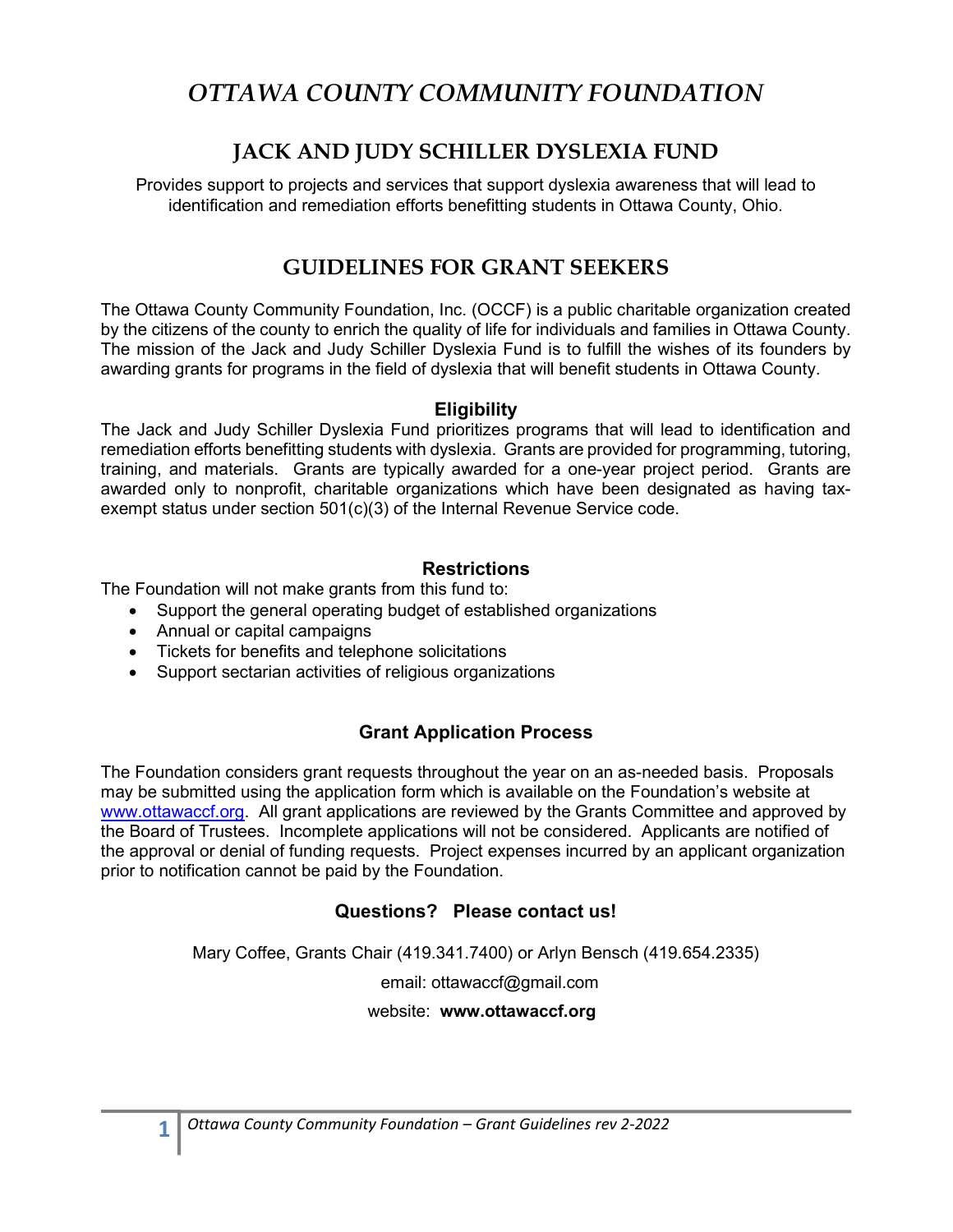# SCHILLER DYSLEXIA GRANT APPLICATION

# Grant Proposal

The written proposal shall be in narrative form and limited to five pages or less, including the project budget page. (Feel free to use the following template extending the spacing between the questions to accommodate your responses.) Please submit two copies of your grant proposal. Do not bind the proposal (you can paper clip or staple in the upper left hand corner). The following must be addressed in all proposals:

- 1. **Purpose and need:** What are the goals and objectives of the project/program? What is the problem or need that will be addressed? Who will benefit from the project or program?
- 2. Project priorities: If we cannot fund your entire project, what are your priorities?
- 3. Implementation: Summarize your plans to implement the project/program and include a brief timeline. Who will be responsible for overseeing the program? How are they qualified to oversee the program?
- 4. Evaluation: How will you evaluate the success of your proposed program/project as related to the goals and objectives?
- 5. Future support: If this is an ongoing program/project, how will you sustain the program once OCCF funds are expended?
- 6. Budget: A one-page budget for the project/program for which OCCF funds are requested, showing:
	- projected income and expenses
	- all sources of project/program funding (indicate requested or received)
	- the period (start/end dates) for which OCCF funds are being requested

### Required Attachments

#### Two (2) copies of each of the following attachments must be included with all proposals.

Attachment 1: Completed "Application Summary Form."

Attachment 2: Names and affiliations of your organization's board.

Attachment 3: A brief background/history of your organization, including when the organization was established, its mission/purpose, major accomplishments, current programs and services, and any previous funding from the OCCF.

Attachment 4: Organization's operating budget showing income/expenses for current fiscal year.

Attachment 5: Organization's or fiscal agent's tax-exempt determination letter of non-profit status from the Internal Revenue Service. (Certification from Ohio Secretary of State or IRS Employment Identification Number is not acceptable.)

#### Send 2 copies of the grant proposal and 2 copies of all required attachments to:

#### Ottawa County Community Foundation, Inc. P.O. Box 36, Port Clinton Ohio 43452

2